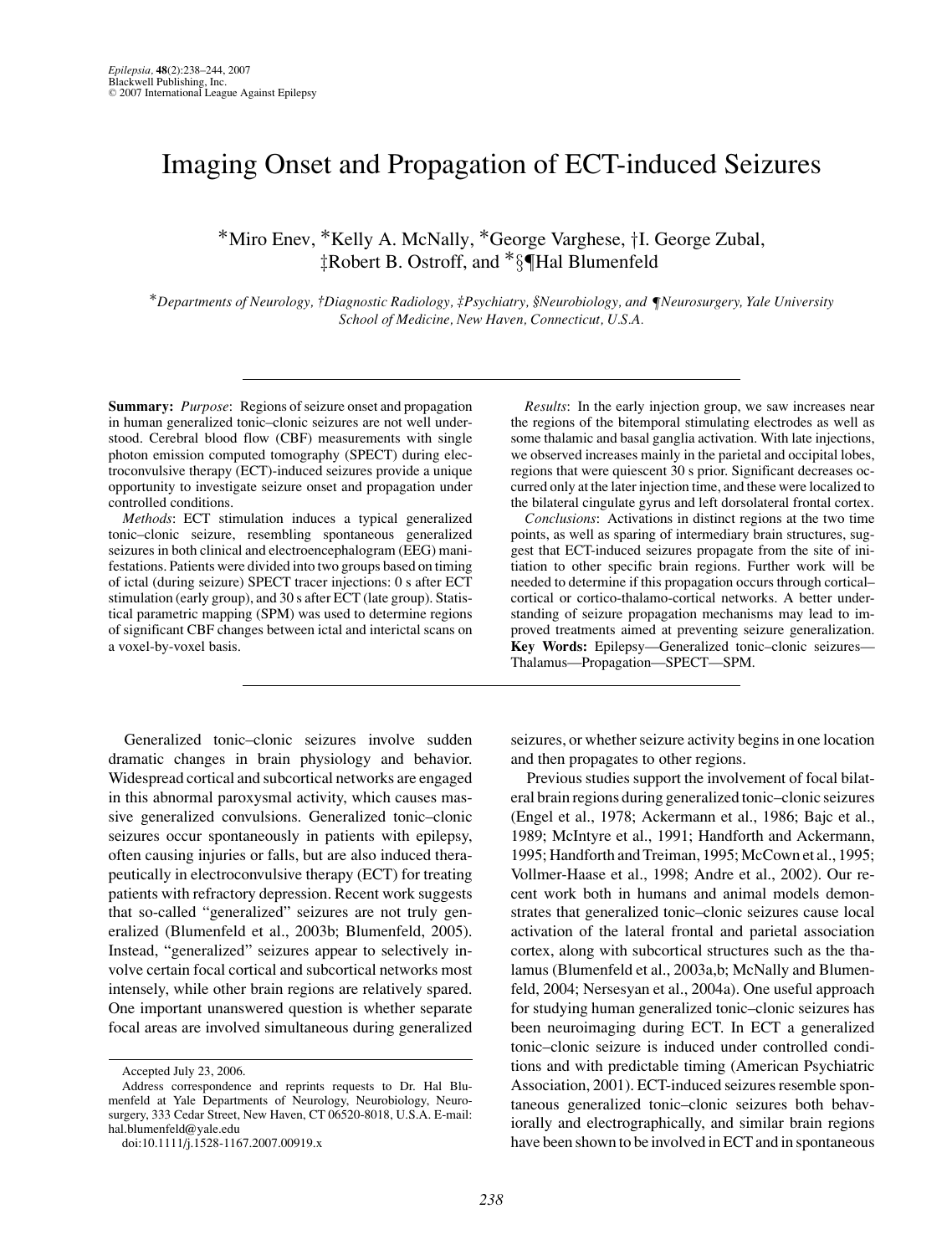tonic–clonic seizures in patients with epilepsy (Blumenfeld et al., 2003b).

In a previous imaging study of cerebral blood flow (CBF) changes during generalized tonic–clonic seizures induced with bitemporal ECT, we found maximal increases in bilateral frontal and temporal cortex as well as in parietal association cortex and midline subcortical networks (Blumenfeld et al., 2003b). Interestingly, our results suggest a propagation mechanism since frontal and parietal regions were strongly activated but intervening regions were relatively spared. We hypothesized that our results reflected early CBF increases in the frontotemporal regions, together with late CBF increases in the parietal cortex. However, in this initial study we combined data from different time points at 0 and 30 s after seizure onset, which may have limited our ability to resolve sequential involvement of different brain regions. To further address the question of neural activity propagation, the present study analyzes CBF changes separately at 0 and 30 s after onset of ECT-induced generalized tonic– clonic seizures to understand how the focal activations we observe are temporally modulated. We use single photon emission computed tomography (SPECT) because this method of imaging allows us to scan the patient an hour or so after the seizure ends—thus eliminating potentially serious problems with movement artifact and the patient's clinical stability (Andersen, 1989; Devous et al., 1990). To analyze activation timing we used two configurations: (early) ictal injection 0 s after ECT stimulus and (late) ictal injection 30 s after ECT stimulus. Separating the data in this way enabled us to study the discrete CBF changes occurring at the two time steps. The 30 s interval between configurations was chosen to account for the temporal resolution of SPECT imaging which is dependent on cerebral uptake and distribution.

The novelty of our approach lies in the temporal nature of our analysis of CBF changes in induced generalized tonic–clonic seizures. We examine CBF changes at two distinct time points during the course of a seizure to understand the patterns of activation and propagation in the focal regions involved.

## **METHODS**

Methods of patient recruitment, ECT treatment, and SPECT image acquisition and analysis were described previously (Blumenfeld et al., 2003b), and are summarized again briefly below. The new results for this study were produced by reanalysis of the data based on SPECT injection timing.

## **Patients**

All experiments on human subjects were conducted in accordance with the Declaration of Helsinki (http://www.wma.net/e/policy/b3.htm) and Yale Human Investigations Committee guidelines. Informed consent was obtained from all subjects. Eight patients were stud-

ied who met DSM-IV criteria for major unipolar depressive disorder and were in maintenance ECT with bitemporal stimulation ( American Psychiatric Association, 2001; Blumenfeld et al., 2003b). We divided the patients into two groups according to SPECT injection timing: an early group with ictal injection 0 s after ECT stimulus ( $N = 4$ ) subjects), and a late group ictal injection 30 s after ECT stimulus ( $N = 7$  subjects). Three of the patients in the late group were also imaged in the early group, for a total of eight unique patients.

#### **Bitemporal ECT**

ECT stimulation induces a typical generalized tonic– clonic seizure, resembling spontaneous generalized seizures in both clinical and electroencephalogram (EEG) manifestations (American Psychiatric Association, 2001). As described previously (Blumenfeld et al., 2003b), standard bitemporal electrode positions were used (Lawson et al., 1990), and treatments were given at 1.5 times threshold with a Mecta Spectrum Apparatus (Lake Oswego, OR, U.S.A.) and standard dose titration (Abrams, 1997; Kellner et al., 1997; American Psychiatric Association, 2001). Seizure threshold was determined at the initiation of treatment, and no further titration was done. Anesthesia consisted of methohexital  $(1-1.5 \text{ mg/kg})$  and neuromuscular blockade with succinylcholine (0.6 mg/kg). Motor and EEG seizure duration were monitored. Electrocardiogram, oxygen saturation, and blood pressure were also monitored throughout the procedure.

# **SPECT**

We used SPECT to measure CBF during ECT-induced seizures (ictal) and compared the results to baseline (interictal) CBF between seizures for each patient. SPECT is particularly well suited to imaging seizures because it provides a snapshot of CBF changes at the time of injection, allowing the actual imaging to be done later when the patient is no longer moving. SPECT relies on injection of radioactive tracer, which is rapidly taken up by the brain but does not redistribute. Uptake of SPECT agent is nearly 100% complete within 30–60 s, reflecting CBF at the time of injection (Andersen, 1989; Devous et al., 1990).

Patients were injected intravenously with 30 mCi of the SPECT agent Tc-99m hexamethylpropylene-amineoxime (HMPAO). For each patient ictal and interictal SPECT images were acquired on different treatment days under the same anesthesia conditions. We used two ictal injection conditions: early and late. Early injections took place simultaneously with the ECT stimulus (0 s), while late injections were delivered 30 s after ECT stimulus. Interictal SPECT injections were administered under the same anesthesia conditions, but at least 2 min prior to the ECT stimulus as described previously (Blumenfeld et al., 2003b). Thus, for interictal scans uptake of the SPECT agent was complete well before the beginning of the seizure.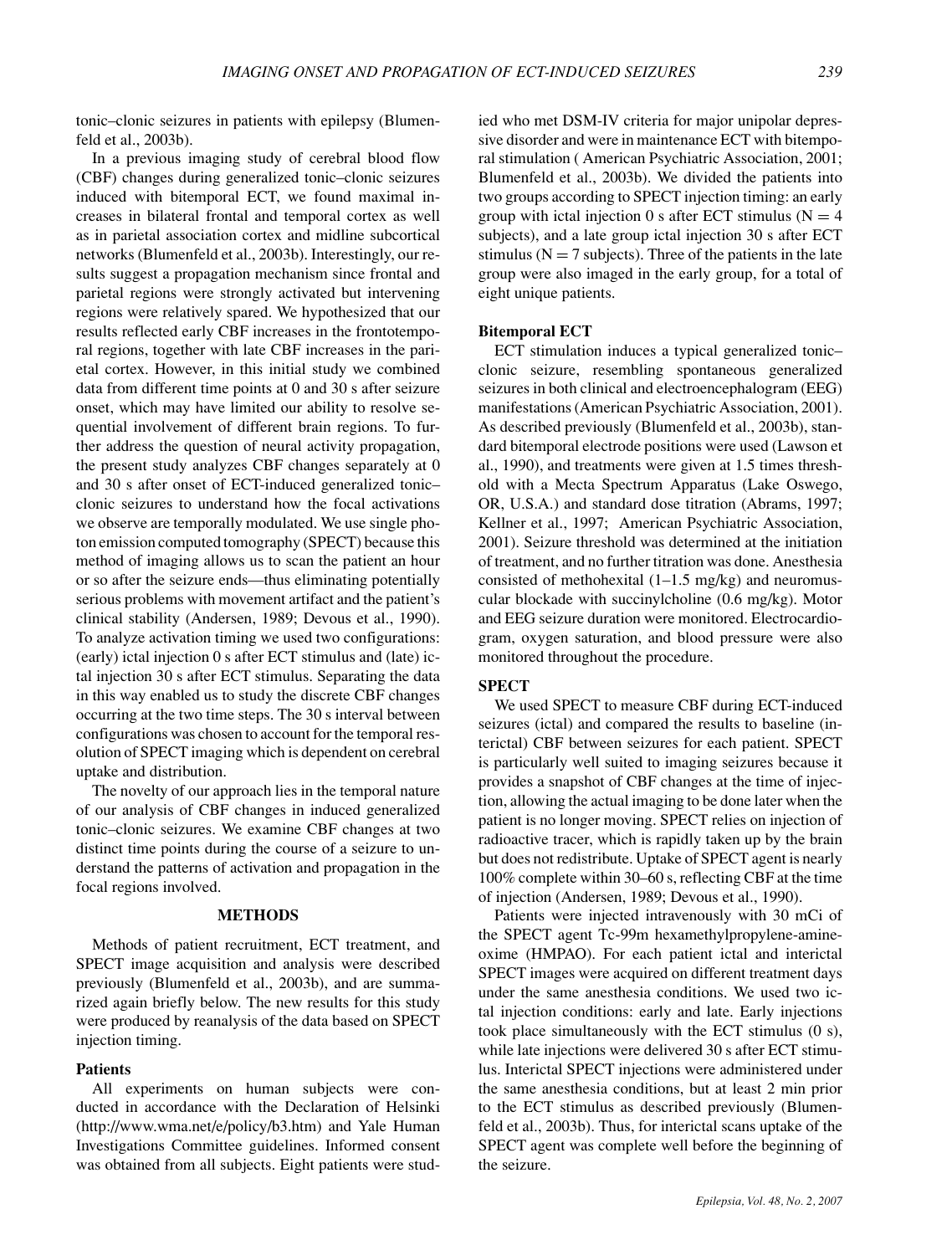For all subjects, SPECT imaging took place within 90 min of radiopharmaceutical injection. Projection data were acquired on a Picker Prism 3000 (Philips Medical Systems, Best, The Netherlands) mounted with highresolution fan beam collimators. Data were acquired into  $128 \times 128$  matrices over 40 min during which each of the three heads makes a 120◦ orbit. Transverse slices were reconstructed using the routine clinical filtered back projection algorithm with a Chang attenuation correction (Zubal et al., 1995). For anatomical analysis of SPECT imaging changes, high resolution MRI images were acquired for each patient using 3D volume inversion recovery prepped fast spoiled gradient recalled echo (IR-FSPGR) imaging with 1.5 mm slices (or partitions), 22 cm field of view, minimum TR and TE, and  $192 \times 256$  matrix, one excitation, on a 1.5-T GE Signa LX MRI system (Waukesha, WI, U.S.A.).

# **Imaging analysis**

Analysis of SPECT data (for both early and late groups) was done using Statistical Parametric Mapping (SPM99) on a MATLAB platform as described previously (Chang et al., 2002; Blumenfeld et al., 2003b) (http://spect.yale.edu). Similar results were also found using SPM2. The preprocessing steps were realignment, spatial normalization, and smoothing. In the normalization step the bounding box parameter was set to the template; all other spatial normalization variables were kept at default values. The smoothing method employed a Gaussian kernel with a FWHM of  $16 \times 16 \times 16$  mm. Following preprocessing, paired *t*-test analysis was performed using SPM's statistical model: Population main effect, two conditions, one scan/condition. As in our prior studies (Blumenfeld et al., 2003a, 2004 McNally et al., 2005), the extent threshold (k) below which clusters were rejected was 125 voxels (equivalent to a volume of 1 cc with SPM voxel dimensions of  $2 \times 2 \times 2$  mm). Voxel level height threshold p was 0.01 corresponding to a Z score of 2.33. At the cluster level, we only considered those with cluster level significance  $p < 0.05$ , corrected for the entire analysis volume.

#### **RESULTS**

We observed different patterns of activation for early ictal injections (0 s after ECT stimulation) compared to late injections (30 s after ECT stimulation). In the early ictal group, regions of CBF hyperperfusion were anatomically related to the location of the stimulating bifrontotemporal ECT electrodes. The most significant clusters of CBF increases (Figs. 1a, 2a, and Table 1) occurred bilaterally in the inferior frontal gyri, and in the anterior insula. This is consistent with previous reports of bilateral frontal hyperperfusion with bitemporal ECT-induced generalized tonic–clonic seizures (Blumenfeld et al., 2003a,b), as well as postictal changes in these regions (Prohovnik et al., 1986; Rosenberg et al., 1988; Nobler et al., 2001).



**FIG. 1.** Early CBF increases in frontal cortex and late CBF increases in parietal cortex with bitemporal ECT. SPECT images of significant CBF changes during bitemporal ECT-induced seizures. Statistical parametric maps depict CBF increases (hyperperfusion) in red and decreases (hypoperfusion) in green. **(A)** CBF changes in patients with ictal injections at onset (0 s after ECT stimulus). Increases occur in the bilateral inferior frontal gyrus, anterior insula, putamen and thalamus. No significant decreases were found  $(n = 4)$ . **(B)** Changes in patients with ictal injections 30 s after ECT stimulus. Increases occur in bilateral parietal and occipital cortex, while decreases occur in the bilateral cingulate gyrus and left dorsolateral frontal cortex  $(n = 7)$ . For  $(A)$  and  $(B)$ , extent threshold,  $k = 125$ voxels (voxel size  $= 2 \times 2 \times 2$  mm). Height threshold,  $p = 0.01$ . Equivalently, only voxel clusters greater than 1 cm<sup>3</sup> in volume and with Z scores greater than 2.33 are displayed.

*Epilepsia, Vol. 48, No. 2, 2007*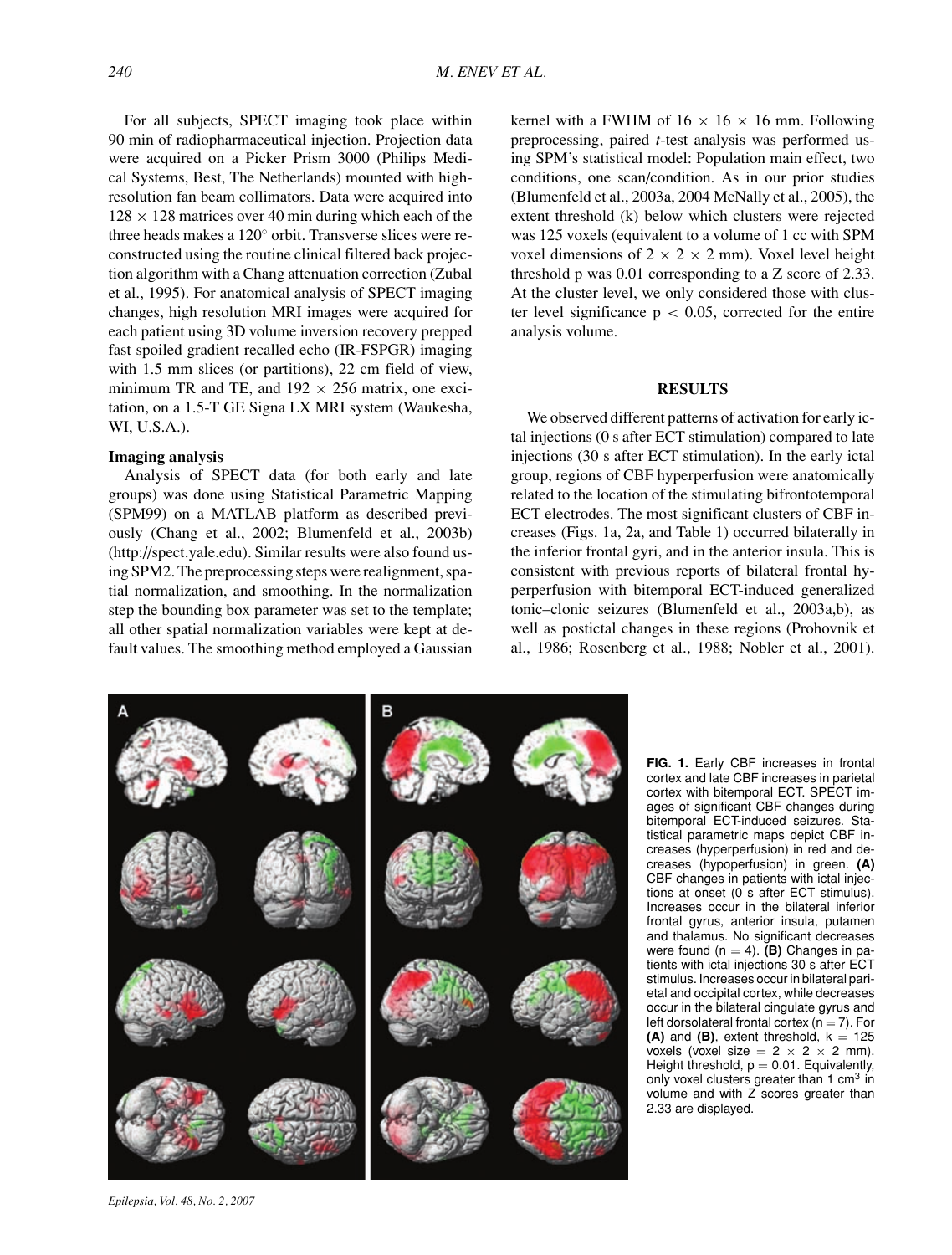

**FIG. 2.** CBF increases and decreases in early and late group overlaid on a structural MRI in the coronal plane. Same patients and data are shown as in Fig. 1. CBF increases are (hyperperfusion) shown in red and decreases (hypoperfusion) in blue. **(A)** CBF changes in patients with early ictal injections (0 s after ECT stimulus), showing increases in bilateral inferior frontal gyrus, anterior insula, putamen, and thalamus  $(n = 4)$ . **(B)** Changes in patients with ictal injections 30 s after ECT stimulus (late group). Increases occur in bilateral parietal and occipital cortex, while decreases occur in the bilateral cingulate gyrus and left dorsolateral frontal cortex  $(n = 7)$ . For  $(A)$ and  $(B)$ , extent threshold,  $k = 125$  voxels (voxel size =  $2 \times 2 \times 2$  mm). Height threshold,  $p = 0.01$ . Equivalently, only voxel clusters greater than 1 cm<sup>3</sup> in volume and with Z scores greater than 2.33 are displayed.

Additional regions of activation in the early ictal group occurred in the putamen and thalamus – regions whose role in seizure initiation and propagation has long been recognized in the epilepsy literature (Avoli et al., 1990; Norden and Blumenfeld, 2002). No significant regions of CBF decreases (hypoperfusion) were observed in the early ictal injection group.

With delayed ictal injections (30 s after onset), CBF increases were no longer present in the frontal cortex. Instead regions of CBF hyperperfusion were localized to bilateral parietal and occipital cortex (Figs. 1b, 2b, and Table 1). Decreases were observed in the bilateral cingulate gyrus and left dorsolateral frontal cortex (decreases in right frontal cortex were not significant at the cluster level). Notably, intervening regions between the early and

late hyperperfused regions were spared. This finding supports our hypothesis of propagation of activation.

Table 1 provides additional information regarding the regions of hyperperfusion and hypoperfusion in the early and late ictal injection groups. Aside from SPECT injection timing the early  $(0 s)$  and late  $(30 s)$  groups were comparable in other ways. Thus, the mean seizure duration for both groups together was 41.91 s without significant differences between early and late groups (early 36.25 s; late 47.57 s; two-tailed  $t$ -test = 0.27). The average patient age at the time of study was 50 yr (47 early group; 53 late group; two-tailed  $t$ -test  $= 0.39$ ). Mean ECT stimulation energy was 46J (early 45; late 47; two-tailed *t*-test  $=$ 0.89). There were slight variations above and below the 30mCi dose of the HMPAO radioactive tracer injected for

| Brain regions (voxel clusters)                                                                                             | Cluster<br>Significance<br>(P) | Cluster<br>Volume<br>(k) | Maximum<br>voxel<br>location                | x, y, z                     | Maximum<br>voxel z-<br>score |
|----------------------------------------------------------------------------------------------------------------------------|--------------------------------|--------------------------|---------------------------------------------|-----------------------------|------------------------------|
| Generalized seizure (0 s)<br>Hyperperfusion<br>Bilateral inferior frontal gyrus, anterior<br>insula, putamen, and thalamus | < 0.001                        | 6.674                    | Left anterior insula                        | $-30, 6, 0$                 | 4.42                         |
| Hypoperfusion<br>No significant clusters                                                                                   |                                |                          |                                             |                             |                              |
| Generalized seizure (30 s)<br>Hyperperfusion<br>Bilateral parietal and occipital cortex                                    | < 0.001                        | 26,600                   | Right parietal                              | $24, -74, 32$               | 4.92                         |
| Hypoperfusion<br>Bilateral cingulate gyrus<br>Left dorsolateral frontal cortex                                             | < 0.001<br>0.038               | 11.466<br>1.668          | Left cingulate<br>Left middle frontal gyrus | $-30, -14, 34$<br>$-301272$ | 4.58<br>3.73                 |

**TABLE 1.** *Brain regions with significant changes during generalized seizures induced by bitemporal ECT*

Same data as in Figs. 1 and 2. P: cluster-level significance corrected for multiple comparisons for the entire brain. Only clusters with cluster-level significance  $p < 0.05$  are listed. k: cluster size in voxels (voxel size =  $2 \times 2 \times 2$  mm). x, y, z are coordinates in MNI space of the voxel with maximum z-score for the cluster.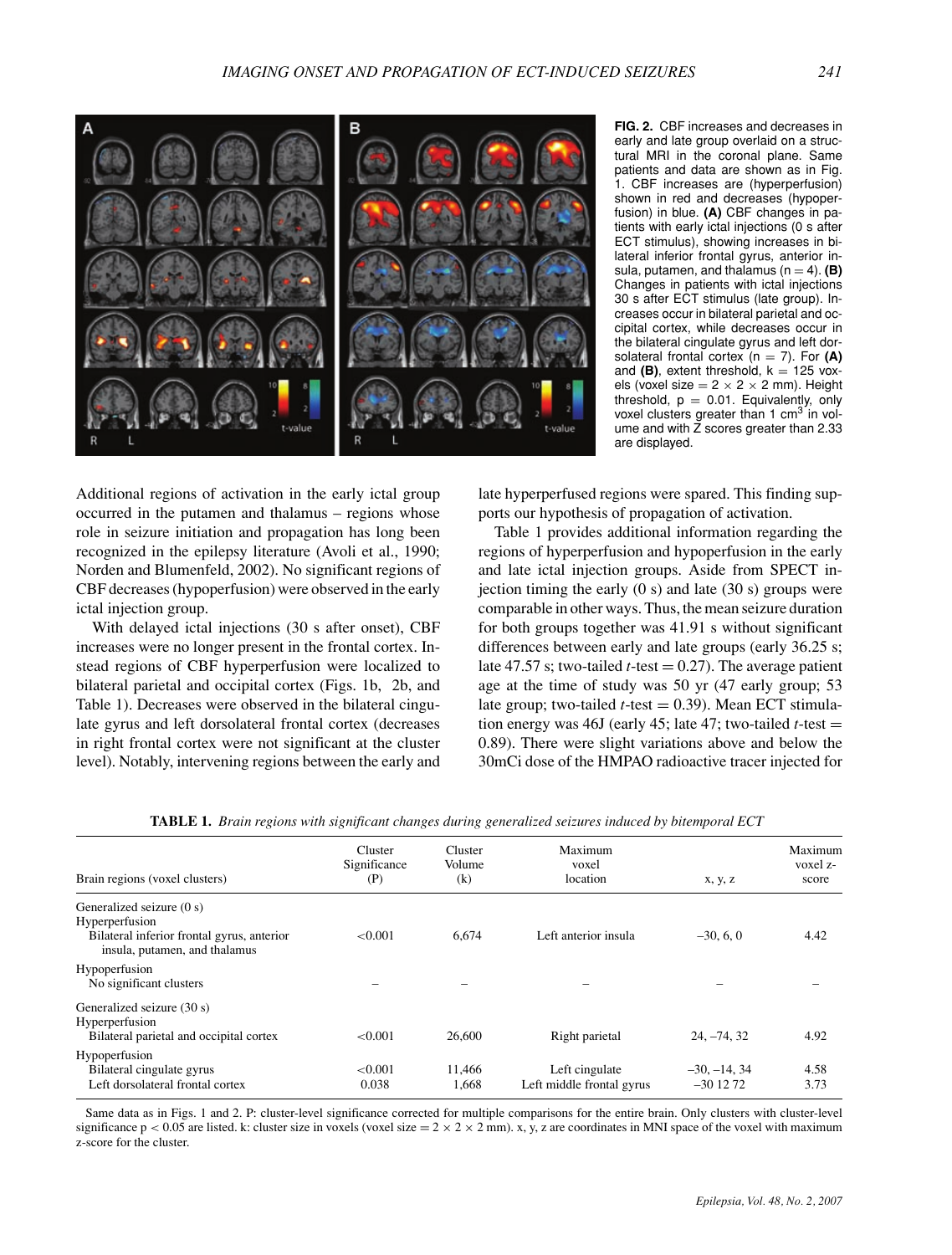SPECT imaging with an average of 29.5 mCi (early 29.5; late 29.5; two-tailed *t*-test =  $0.44$ ).

## **DISCUSSION**

Generalized tonic–clonic seizures are often thought of as maximal events in which there is paroxysmal and ubiquitous activation of the entire nervous system. However, even these most extreme seizure events seem to involve specific regions of the brain while sparing others. Our previous work with controllably induced generalized tonic– clonic seizures supports this notion of nonhomogeneous involvement of brain regions. Specifically, in a study of ECT-induced seizures, we found CBF increases in focal cortical areas and subcortical structures with relatively little activation in intervening regions (Blumenfeld et al., 2003a,b McNally and Blumenfeld, 2004). This led us to hypothesize that the region of seizure onset determines the initial pattern of relative signal increases (e.g., in the frontotemporal regions) and that subsequent activations (e.g. in the parietooccipital cortex) were produced by propagation mechanisms. If such a mechanism of propagation is validated, new approaches for reducing seizure propagation could become feasible for treatment of epilepsy.

In the present study, we were interested in understanding the time courses of focal activations in ECT-induced generalized tonic–clonic seizures. We hypothesize that focal regions are either simultaneously engaged, or that epileptiform activity begins in one set of regions and dynamically spreads to additional areas. To bring out the differences between these possible modes of seizure genesis, we measured CBF changes using early and late SPECT injections. In our early group, patients were injected with SPECT radiotracer 0 s after ECT stimulation (injection simultaneous with seizure onset). In the late group, a SPECT radiotracer injection was administered 30 s after ECT stimulation (half minute after seizure onset).

## **Findings**

In the early injection group, we see increases near the regions of the stimulating electrodes as well as some thalamic and basal ganglia activation. This observation is consistent with previous studies of ictal and postictal CBF changes with ECT (Rosenberg et al., 1988; Scott et al., 1994; Nobler et al., 2001). Later increases occur mainly in the parietal and occipital lobes, regions that were quiescent 30 s prior. Significant decreases occur only in the later stage of activity, and these are localized to the bilateral cingulate gyrus and left dorsolateral frontal cortex. Our results seem to support the hypothesis that CBF increases occur early in the regions of seizure onset, and later in the parietal cortex, possibly reflecting seizure propagation.

# **Possible mechanisms**

What drives this pattern of activation? More work remains to be done before we understand generalized tonic– clonic seizures, their focal onset, and their mechanisms of spread. We propose that the streams of propagation are driven by (1) corticocortical networks, or by (2) corticothalamo-cortical networks. Corticocortical seizure propagation between frontal and parietal association cortex with relative sparing of intervening cortical regions may occur through long association fiber pathways such as the superior longitudinal fasciculus (Schwartz et al., 1991; Makris et al., 2005). This could occur either through orthodromic conduction, or perhaps via antidromic backpropagation of epileptiform activity along white matter pathways (Gutnick and Prince, 1972). Another possible theory is that seizure activity in a focal cortical region can trigger recruitment of subcortical projection sites that in turn produce the spreading phenomenon via their other cortical projections. In this line of reasoning, the thalamus plays an active role as a relay between cortical propagation from early to late phases of the seizures episode. In support of this view is the marked early thalamic hyperperfusion that we observe in our results. One potential pathway for the spread of activations would involve descending connections from frontal cortex to the thalamus including the pulvinar, and lastly signal relays to large regions of the parietal and occipital association cortex (Guillery and Sherman, 2002; Sherman, 2005).

# **Limitations**

The present study was most significantly hindered by its small sample size. In future experiments, our observations need to be validated on a larger scale and confirmed in patient populations large enough to be protected against statistical chance. Currently we only have two time points separated by a half-minute interval, a lengthy time span in the context of electric signaling. On the other hand, despite the potential for fast propagation, secondarily generalized tonic–clonic seizures are known to progress through a series of electrical and behavioral stages that evolve over tens of seconds (Theodore, 1994; Jobst, 2001). We can speculate that these sequential changes may depend on slow, regional movement of the most intense seizure activity through long-range network connections. It is theoretically possible that the methohexital anesthesia used in this study produced slower propagation of seizures than would be observed without anesthesia. In subsequent work we would like to increase the ictal conditions to include additional injection times–both before and after ECT stimulation. Increasing the number of time points would provide us with a richer data set of propagation patterns and potentially allow us to discriminate between the corticocortical and cortico-thalamo-cortical pathways. Placement of stimulating electrodes in bitemporal, bifrontal, or right unilateral configurations has been shown previously to produce different patterns of CBF increases (Blumenfeld et al., 2003a,b McNally and Blumenfeld, 2004). It would, therefore, be of interest in future studies, to investigate effects of stimulating electrode placement on the progression of CBF changes at different time points. An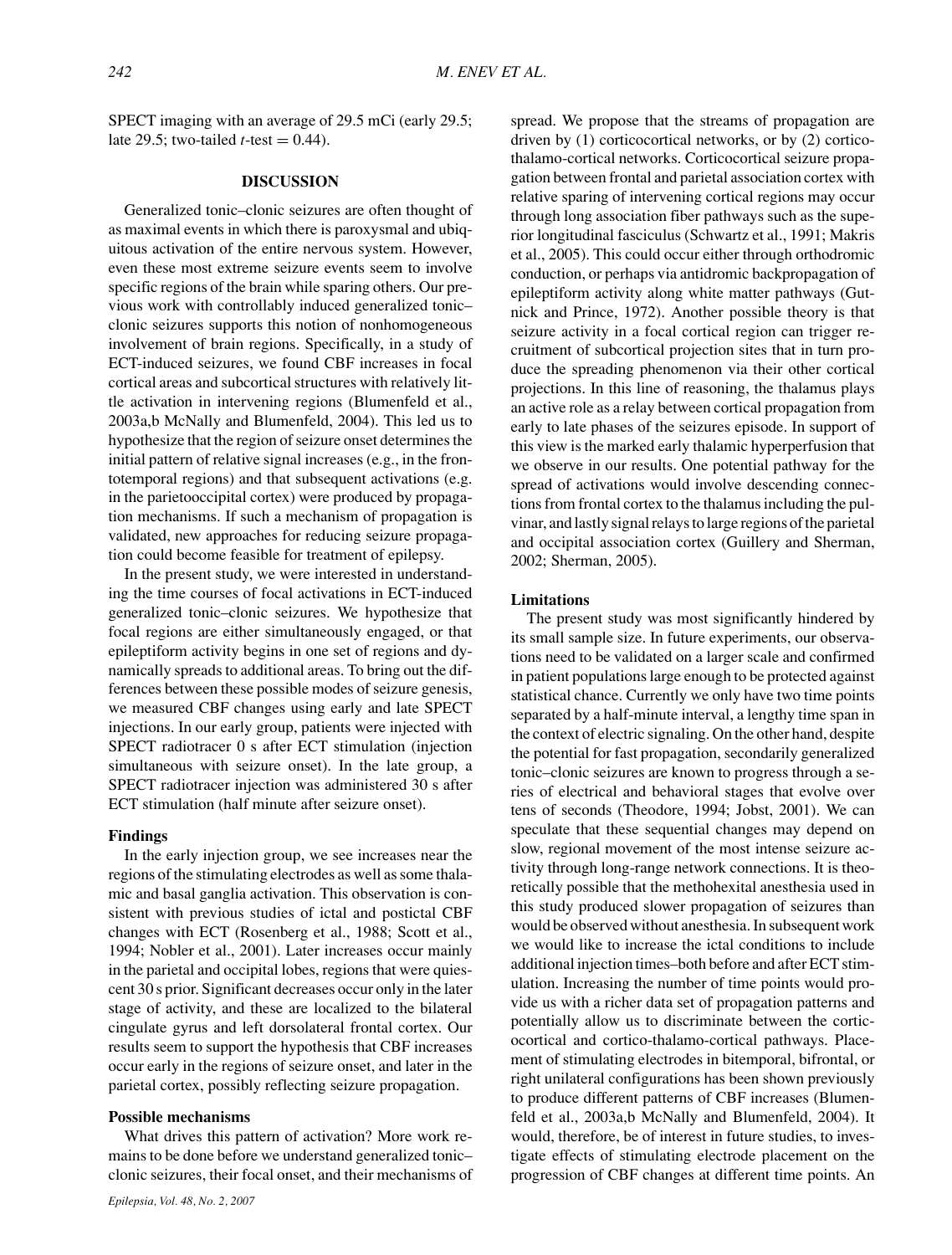additional limitation is the lack of information relating the observed changes in CBF to underlying brain electrical activity. EEG recordings in the present study were limited to two contact pairs (left and right hemisphere). Although scalp EEG has relatively poor spatial resolution, further studies with more extensive EEG coverage may shed additional light on the timing of seizure propagation. In addition, invasive electrical recordings from animal models have the potential to explain the basic pathophysiology and networks involved in propagation of generalized tonic–clonic seizures (Nersesyan et al., 2004b,a).

Some additional sources of error arise from the nature of CBF changes measured with SPECT imaging. There is a delay of 20–30 seconds between SPECT tracer injection and brain uptake (Andersen, 1989). However, this may at least in part be offset by the delay between changes in neuronal activity and CBF changes (Nersesyan et al., 2004b). The relationship between CBF and neuronal firing is indirect, and in later studies it would be important to validate that focal CBF changes are indicators of focal neural network activity. Furthermore, SPECT is a method which relies on relative perfusion signal changes. SPECT data can be misinterpreted and has weaker spatial (1 cm) and temporal resolution (30 s) in comparison to fMRI and <sup>15</sup>O-PET, although SPECT has significant advantages for avoiding movement artifact during seizures. The time resolution could be improved using near-infrared spectroscopy (Watanabe et al., 2002; Franceschini and Boas, 2004), although this may sacrifice spatial resolution. In short, our results suggest a temporal evolution of activity changes from frontal to parietal cortex, but will need to be verified through additional multi-modal studies.

#### **Anatomical correlates**

The robust involvement of higher-order association cortex in the frontal and parietal lobes strongly resembles regions involved in perceptual discrimination and attention tasks (Lumer et al., 1998; Leonards et al., 2000; Rees and Lavie, 2001; Rees et al., 2002). Similarly, the upper brainstem and thalamus are known to play an important role in normal attention (Kinomura et al., 1996). The CBF decreases we observed in the cingulate cortex also include regions important for attention and response selection (Bunge et al., 2002). The intense involvement of thalamus, anterior cingulate, and frontoparietal association cortex in our imaging results suggests that disrupted function in these regions may contribute to the profound loss of consciousness that accompanies and follows generalized tonic–clonic seizures. Thus, despite the apparently generalized nature of tonic–clonic seizures, focal brain regions are preferentially involved while others are relatively spared, which has functional consequences for the cognitive impairment associated with seizures, including impaired consciousness (Blumenfeld and Taylor, 2003; McNally and Blumenfeld, 2004).

These results with ECT-induced seizures must be interpreted cautiously, since induced seizures in depressed patients may differ significantly from spontaneous seizures in epilepsy patients. Electrical stimulation likely causes both acute and chronic changes in neuronal excitability, synaptic connections, and propagation physiology, which may differ from changes seen in chronic epilepsy. Epilepsy patients are more difficult to study, because of the heterogeneity of seizure types in this population. However, early results suggest that similar patterns of activation occur in spontaneous secondarily generalized tonic–clonic seizures in patients with epilepsy. With secondarily generalized partial seizures in epilepsy patients, we also observe focal cortical regions of activation, subcortical activations in the thalamus, and significant decreases in the cingulate (Blumenfeld et al., 2003b; Varghese et al., 2005a,b). This would suggest that our present findings are applicable in other types of seizures, and increase the relevance of understanding the propagation mechanisms and their potential association to impaired consciousness. Thus, propagation of secondarily generalized seizures in patients with epilepsy warrants further investigation.

#### **IMPLICATIONS**

There are several important implications of understanding the mechanisms of propagation during generalized tonic–clonic seizures. Elucidating the methods of seizure spread can have a major impact on developing stabilizing mechanisms to prevent abnormal firing, and block seizure generalization. This is especially important if we can limit the profound impairments of consciousness produced by the intense focal involvement of higher order circuits. Understanding the onset and recruitment of focal network activations may provide new targets for more selective therapies for generalized seizures.

**Acknowledgments:** We are grateful to Joshua Motelow for helpful comments on the manuscript. This work was supported by the Dana Foundation and by the Betsy and Jonathan Blattmachr Family.

#### **REFERENCES**

- Abrams. (1997) *Electroconvulsive Therapy*, 3rd ed. Oxford, New York. Ackermann RF, Engel J Jr., Baxter L. (1986) Positron emission tomography and autoradiographic studies of glucose utilization following electroconvulsive seizures in humans and rats. *Annals of the New York Academy of Sciences* 462:263–269.
- American Psychiatric Association CoET. (2001) *The practice of electroconvulsive therapy: recommendations for treatment, training, and privileging*, 2nd ed. American Psychiatric Association, Washington, DC.
- Andersen AR. (1989) 99mTc-D,L-hexamethylene-propyleneamine oxime (99mTc-HMPAO): basic kinetic studies of a tracer of cerebral blood flow. *Cerebrovascular & Brain Metabolism Reviews* 1:288– 318.
- Andre V, Henry D, Nehlig A. (2002) Dynamic variations of local cerebral blood flow in maximal electroshock seizures in the rat. *Epilepsia* 43:1120–1128.